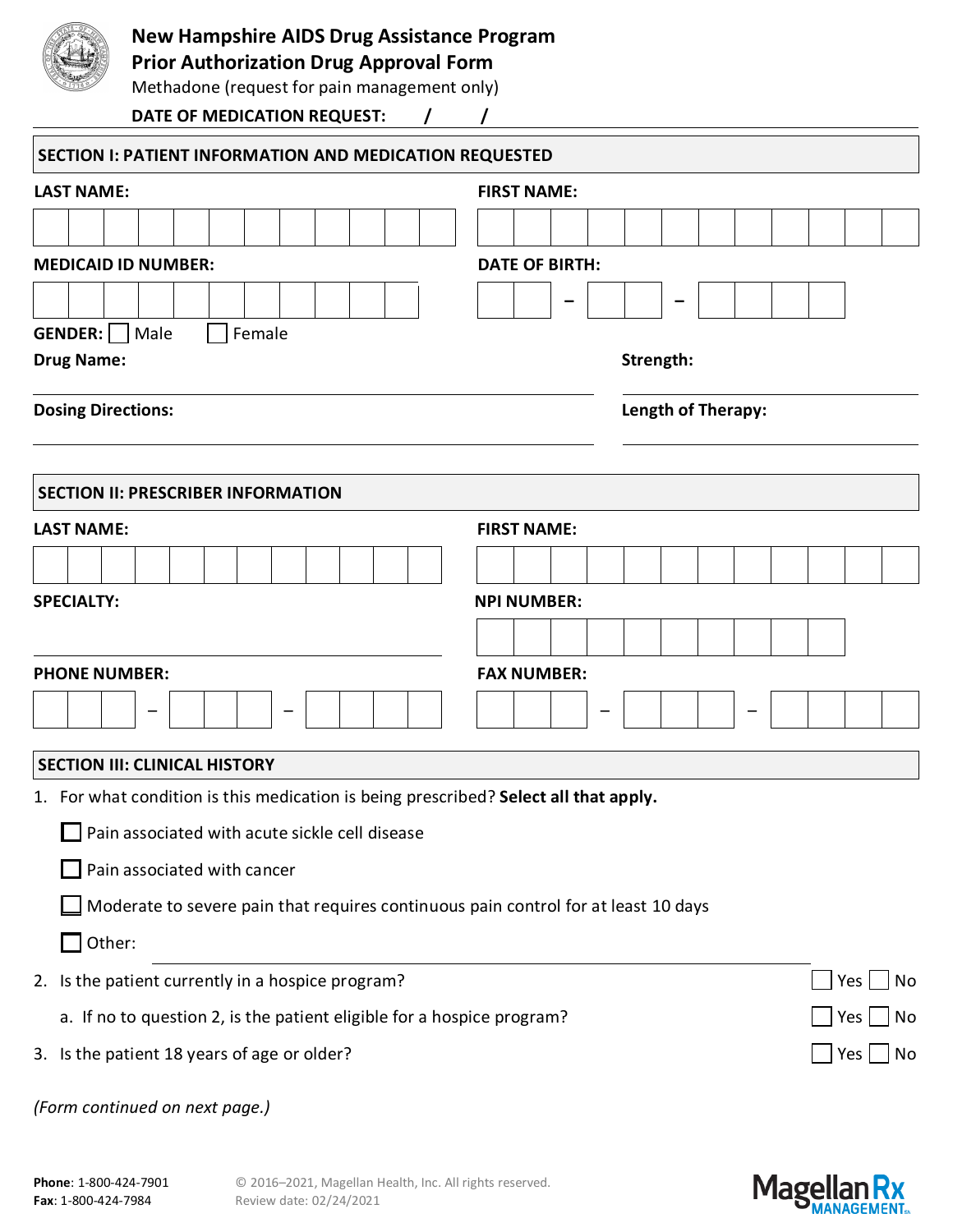|    |          | <b>New Hampshire AIDS Drug Assistance Program</b><br><b>Prior Authorization Drug Approval Form</b><br>Methadone (request for pain management only)  |     |    |
|----|----------|-----------------------------------------------------------------------------------------------------------------------------------------------------|-----|----|
|    |          | DATE OF MEDICATION REQUEST:                                                                                                                         |     |    |
|    |          | <b>PATIENT LAST NAME:</b><br><b>PATIENT FIRST NAME:</b>                                                                                             |     |    |
|    |          |                                                                                                                                                     |     |    |
|    |          |                                                                                                                                                     |     |    |
|    |          | <b>SECTION III: CLINICAL HISTORY (Continued)</b>                                                                                                    |     |    |
|    |          | 4. Has the patient tried and failed or is not a candidate for at least 3 of the following?<br>Provide details below:                                | Yes | No |
|    |          | <b>Topical NSAIDS:</b>                                                                                                                              |     |    |
|    |          | Oral NSAIDS:                                                                                                                                        |     |    |
|    |          | Oral Acetaminophen:                                                                                                                                 |     |    |
|    |          | Transcutaneous electrical nerve stimulation:                                                                                                        |     |    |
|    |          |                                                                                                                                                     |     |    |
|    |          | 5. Has the patient failed a trial or past therapy with other long-acting opioids?                                                                   | Yes | No |
|    |          | a. If yes to question 5, please list treatment failures and provide dates:                                                                          |     |    |
|    |          |                                                                                                                                                     |     |    |
| 6. |          | Does the patient have a history of opiate tolerance?                                                                                                | Yes | No |
| 7. | days?    | Do you attest that the NH Prescription Drug Monitoring Program has been reviewed in the last 60                                                     | Yes | No |
|    | patient? | 8. Do you attest that the risks associated with taking high-dose opioids have been reviewed with the                                                | Yes | No |
|    |          | 9. Does the patient have a written pain agreement?                                                                                                  | Yes | No |
|    |          | 10. Do you attest that you had a discussion with the patient about attempting to taper the dose<br>slowly at an individualized pace?                | Yes | No |
|    |          | 11. Do you attest that the patient is being monitored to mitigate overdose risk?                                                                    | Yes | No |
|    |          | 12. Will the patient be prescribed concurrent naloxone?                                                                                             | Yes | No |
|    |          | 13. Has the patient been referred to a pain management clinic or other clinical specialist?                                                         | Yes | No |
|    |          | 14. Does the patient have a history of severe asthma or other lung disease?                                                                         | Yes | No |
|    |          | 15. If approved, does the patient require concurrent therapy with another long-acting opioid,<br>benzodiazepine, sedative hypnotic, or barbiturate? | Yes | No |

*(Form continued on next page.)*



 $\overline{\phantom{a}}$